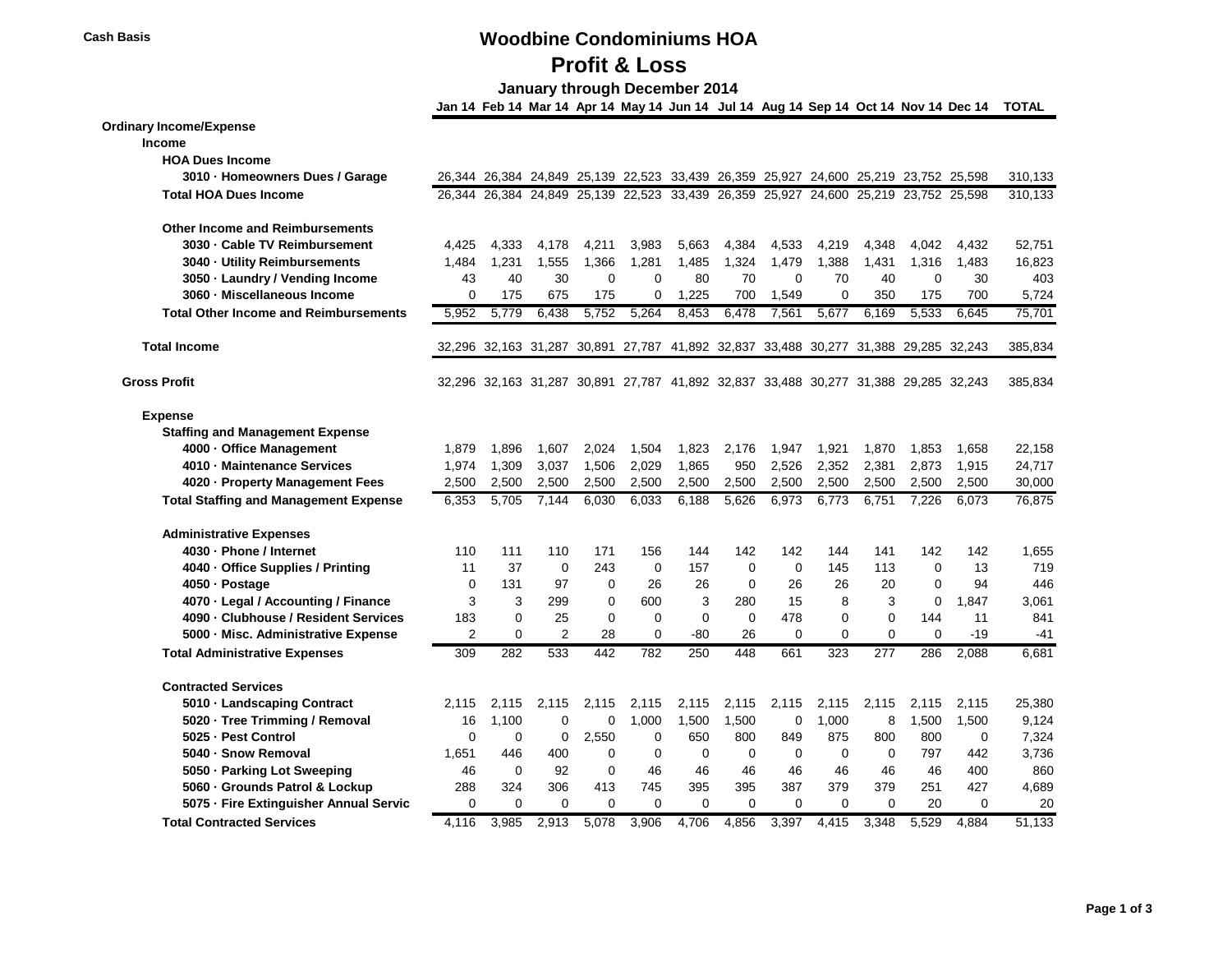#### **Cash Basis Woodbine Condominiums HOA**

# **Profit & Loss**

 **January through December 2014**

| <b>Property Maintenance</b>                         |             |             |              |          |          |                     |              |                                                                                     |              |          |               |          |         |
|-----------------------------------------------------|-------------|-------------|--------------|----------|----------|---------------------|--------------|-------------------------------------------------------------------------------------|--------------|----------|---------------|----------|---------|
| 5097 - Pool/Spa Maintenance & Supplies              | 576         | 618         | 261          | 435      | 3.288    | 701                 | 931          | 742                                                                                 | 514          | 668      | 1.141         | 314      | 10,189  |
| 5090 · Grounds/Sprinklers                           | 0           | $\Omega$    | $\Omega$     | $\Omega$ | 406      | 511                 | 244          | 13                                                                                  | 1.660        | 154      | 9             | $\Omega$ | 2,997   |
| 5095 - Pond Upkeep                                  | 0           | 0           | 164          | 45       | 162      | 185                 | 8            | 318                                                                                 | 426          | 628      | 240           | 104      | 2,280   |
| 6000 - Clubhouse Interior Repair                    | 397         | 10          | $\Omega$     | 0        | 0        | $\Omega$            | $\Omega$     | 144                                                                                 | 0            | $\Omega$ | $\Omega$      | $\Omega$ | 551     |
| 6010 · Building Repair Exterior                     | 292         | 283         | 151          | 72       | 603      | 715                 | 1,204        | 462                                                                                 | 236          | 1,122    | 1,429         | 2,197    | 8,766   |
| 6020 · Maintenance Supplies & Equipmen              | $\mathbf 0$ | $\mathbf 0$ | 517          | 162      | 132      | $\mathbf 0$         | $\mathbf 0$  | $\mathbf 0$                                                                         | 39           | $\Omega$ | 0             | 523      | 1,373   |
| 6030 · Cleaning / Supplies / Equipment              | 333         | 519         | 0            | 0        | 182      | 12                  | 25           | 168                                                                                 | 46           | 42       | 202           | 0        | 1,529   |
| 6040 - Misc. Property Maintenance                   | 436         | 122         | 168          | 0        | 41       | 243                 | 23           | 251                                                                                 | 266          | 134      | 6             | 0        | 1,690   |
| <b>Total Property Maintenance</b>                   | 2,034       | 1,552       | 1,261        | 714      | 4,814    | 2,367               | 2,435        | 2,098                                                                               | 3,187        | 2,748    | 3,027         | 3,138    | 29,375  |
| <b>Taxes / Insurance</b>                            |             |             |              |          |          |                     |              |                                                                                     |              |          |               |          |         |
| 7030 - Property Insurance                           | 2,145       | 2,145       | 2,145        | 2,145    | 2,016    | 2,145               | 2,145        | 2,145                                                                               | 159          | 1,237    | 2,500         | 2,507    | 23,434  |
| <b>Total Taxes / Insurance</b>                      | 2.145       | 2,145       | 2,145        | 2,145    | 2,016    | 2,145               | 2,145        | 2,145                                                                               | 159          | 1,237    | 2,500         | 2,507    | 23,434  |
| <b>Utilities</b>                                    |             |             |              |          |          |                     |              |                                                                                     |              |          |               |          |         |
| 6050 - Electric - Common Areas                      | 331         | 351         | 316          | 360      | 424      | 395                 | 401          | 431                                                                                 | 411          | 408      | 455           | 388      | 4,671   |
| 6060 · Electric - Clubhouse / Pool                  | 720         | 925         | 928          | 680      | 852      | 1,540               | 1,363        | 1,285                                                                               | 1,317        | 1,538    | 1,082         | 917      | 13,147  |
| 6070 - Water                                        | 3,574       | $\mathbf 0$ | 3,628        | 698      | 3.625    | 0                   | 4,670        | 0                                                                                   | 5,202        | 0        | 5,933         | 0        | 27,330  |
| $6080 \cdot Gas$                                    | 1,866       | 1,616       | 1,630        | 981      | 809      | 578                 | 244          | 202                                                                                 | 208          | 229      | 629           | 2,161    | 11,153  |
| 6090 - Sewer                                        | 2,282       | 2,173       | 2,313        | 2,183    | 2,410    | 2,212               | 2,282        | 2,282                                                                               | 2,212        | 2,396    | 2,438         | 2,942    | 28,125  |
| 7000 - Trash Removal                                | 1,375       | 1,303       | 1,394        | 1,330    | 1,375    | 1,330               | 926          | 1,018                                                                               | 985          | 1,018    | 985           | 1,018    | 14,057  |
| 7010 - Cable TV                                     | 2,774       | 2.774       | 2,774        | 2,774    | 2,815    | 2,792               | 2,792        | 2,792                                                                               | 2.792        | 2,792    | 2,792         | 2.792    | 33,455  |
| <b>Total Utilities</b>                              | 12,922      |             | 9,142 12,983 | 9,006    | 12,310   |                     | 8,847 12,678 |                                                                                     | 8,010 13,127 | 8,381    | 14,314 10,218 |          | 131,938 |
| <b>Total Expense</b>                                |             |             |              |          |          |                     |              | 27,879 22,811 26,979 23,415 29,861 24,503 28,188 23,284 27,984 22,742 32,882 28,908 |              |          |               |          | 319,436 |
| <b>Net Ordinary Income</b>                          | 4.417       | 9,352       | 4,308        |          |          | 7,476 -2,074 17,389 |              | 4,649 10,204                                                                        | 2,293        | 8,646    | $-3,597$      | 3,335    | 66,398  |
| <b>Other Income/Expense</b><br><b>Other Expense</b> |             |             |              |          |          |                     |              |                                                                                     |              |          |               |          |         |
| <b>BOARD APPROVED NON BUDGET ITEMS</b>              |             |             |              |          |          |                     |              |                                                                                     |              |          |               |          |         |
| <b>Insurance Claims</b>                             | 0           | 768         | 1,732        | 0        | 0        | 0                   | 0            | 0                                                                                   | 0            | 0        | 0             | 0        | 2,500   |
| Irrigation Re-routing R, T & U                      | 0           | $\mathbf 0$ | 0            | 0        | 0        | 0                   | 0            | 2,789                                                                               | 854          | 0        | 0             | 0        | 3,643   |
| <b>Spa Repair</b>                                   | 1.000       | 1,599       | 0            | 0        | 0        | 0                   | 0            | 0                                                                                   | 0            | 0        | $\Omega$      | 0        | 2,599   |
| <b>Total BOARD APPROVED NON BUDGET ITEMS</b>        | 1.000       | 2.367       | 1.732        | $\Omega$ | $\Omega$ | $\Omega$            | 0            | 2.789                                                                               | 854          | $\Omega$ | $\Omega$      | $\Omega$ | 8.742   |